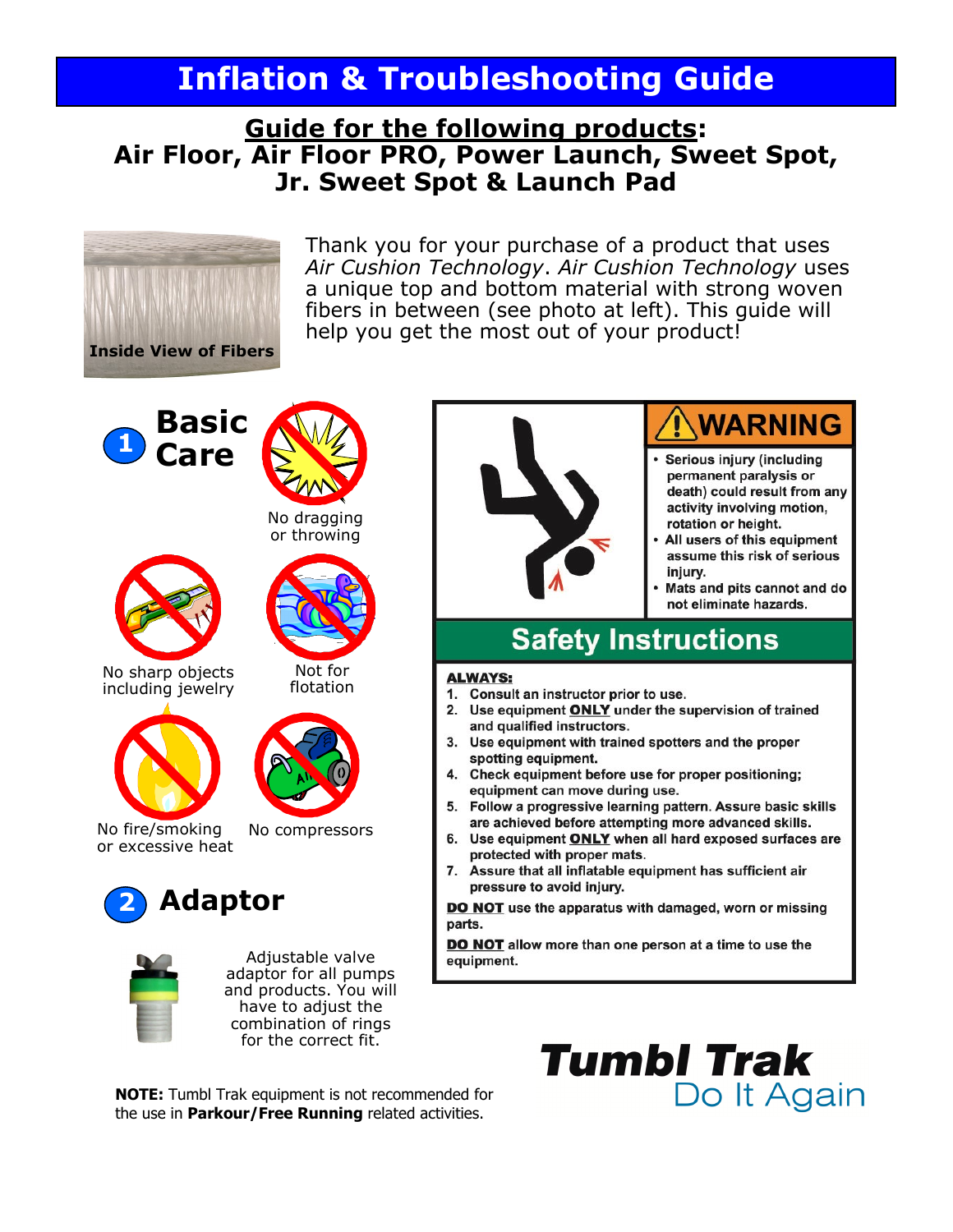



**16" Hand Pump**: Included with Air Floors, Sweet Spots, Jr. Sweet Spots & Launch Pads



**Airhead Superpump**: Included with Air Floor PROs & Power Launch. Can be purchased separately for faster inflation/deflation.



**Magic Air Deluxe Electric Blower**: Purchased separately for faster inflation/deflation.





Included with your Air Floor Product is a Pressure Gauge to measure PSI (pounds/sq. in.). This Gauge easily attaches to your adjustable adapter as seen in the picture to the right.



We have listed suggested PSI recommendations below.

We have found these to be the most used pressure settings. You may have to adjust your PSI settings due to level of tumbling being performed and/or weight of the users.

2in (5cm) Air Floor Products Recommended PSI: **2-3.5psi**

Products Included: Hand Placement Mat

3in (8cm) Air Floor Products Recommended PSI: **1.5-3psi**

Products Included: Air Floors w/Velcro Air Floors NO Velcro Sweet Spots Jr Sweet Spots

4in (10cm) Air Floor Products Recommended PSI: **1-2.5psi**

Products Included: Launch Pad

8in (20cm) Air Floor Products Recommended PSI: **.5-2psi**

Products Included: Air Floor PROs Power Launches

# **Tumbl Trak** Do It Again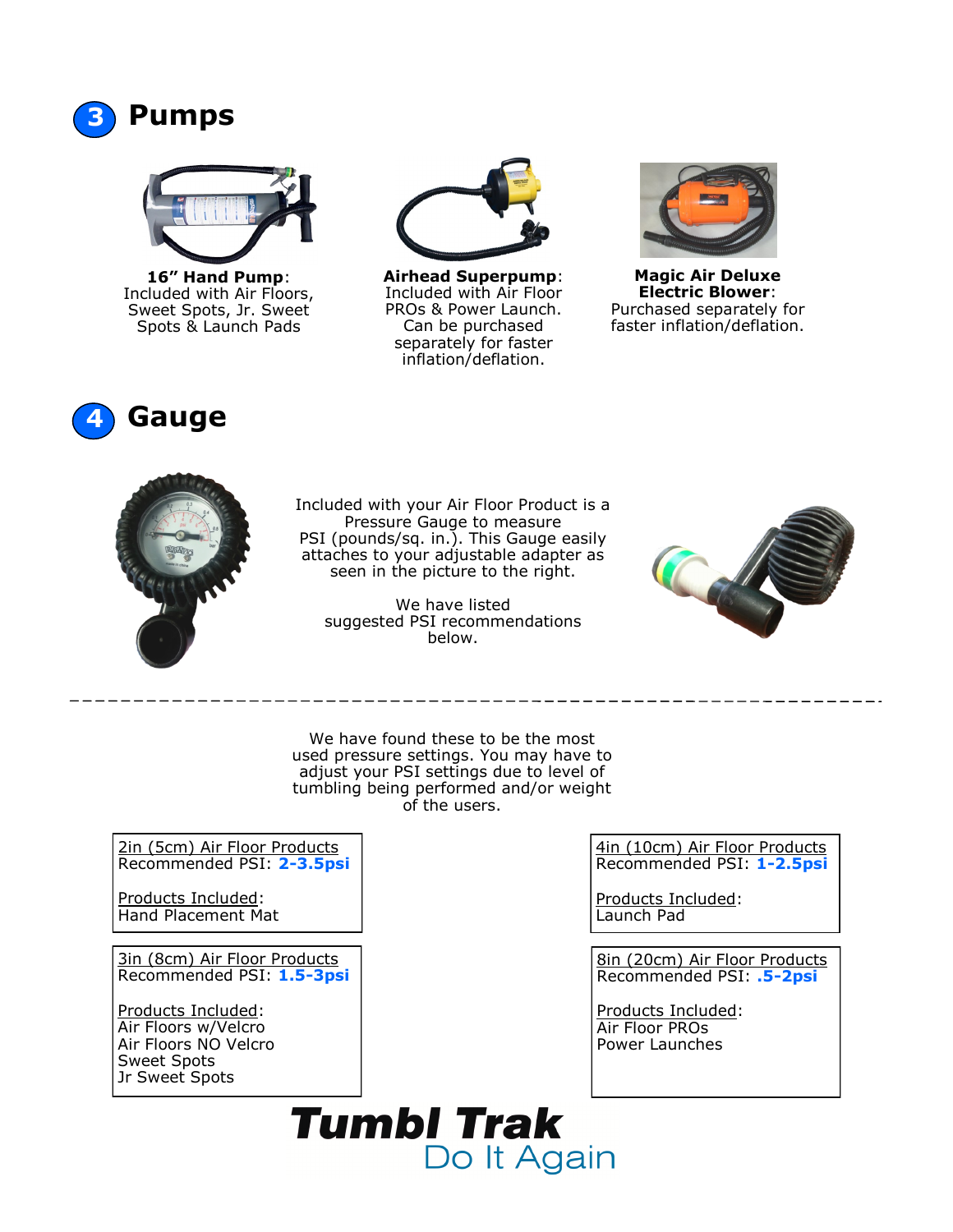## **Valve: Inflation / Deflation 5**

How to lock the valve in the OPEN and CLOSED position: Remove the top cap and...



To OPEN: Push down and turn the gray button (in the center of the valve). It should lock down. This allows air in and out. Use for quick inflation (electric pumps) and deflation.



To CLOSE: Push down and turn on the gray button. It should pop back up. Use this position when using hand pumps to fill, or to top off the pressure after the electric pump.

## **NOTE: You may want to test opening and closing the valve several times to get used to it.**

**HAND PUMP INFLATION: Put valve in the CLOSED position. Fill to the desired pressure and remove the pump/adaptor from the valve by twisting counter clockwise. No air should leak out from valve. If air does leak the valve is in the OPEN position; twist the valve to the CLOSED position and finish inflating.** 

**QUICK INFLATION: Put valve in the OPEN position. Cover the opening with the hose from an electric pump or shop vac. Fill with air. Once the pump has reached its maximum pressure ability (or the mat has reached the desired pressure), quickly CLOSE the valve. Finish topping off the pressure with a hand pump.**

**ADJUST PRESSURE: To let pressure out, push down slightly on the gray button.**

**\*NOTE: Valve should always be in the CLOSED position when done inflating, then re-attach the top cap before using.**